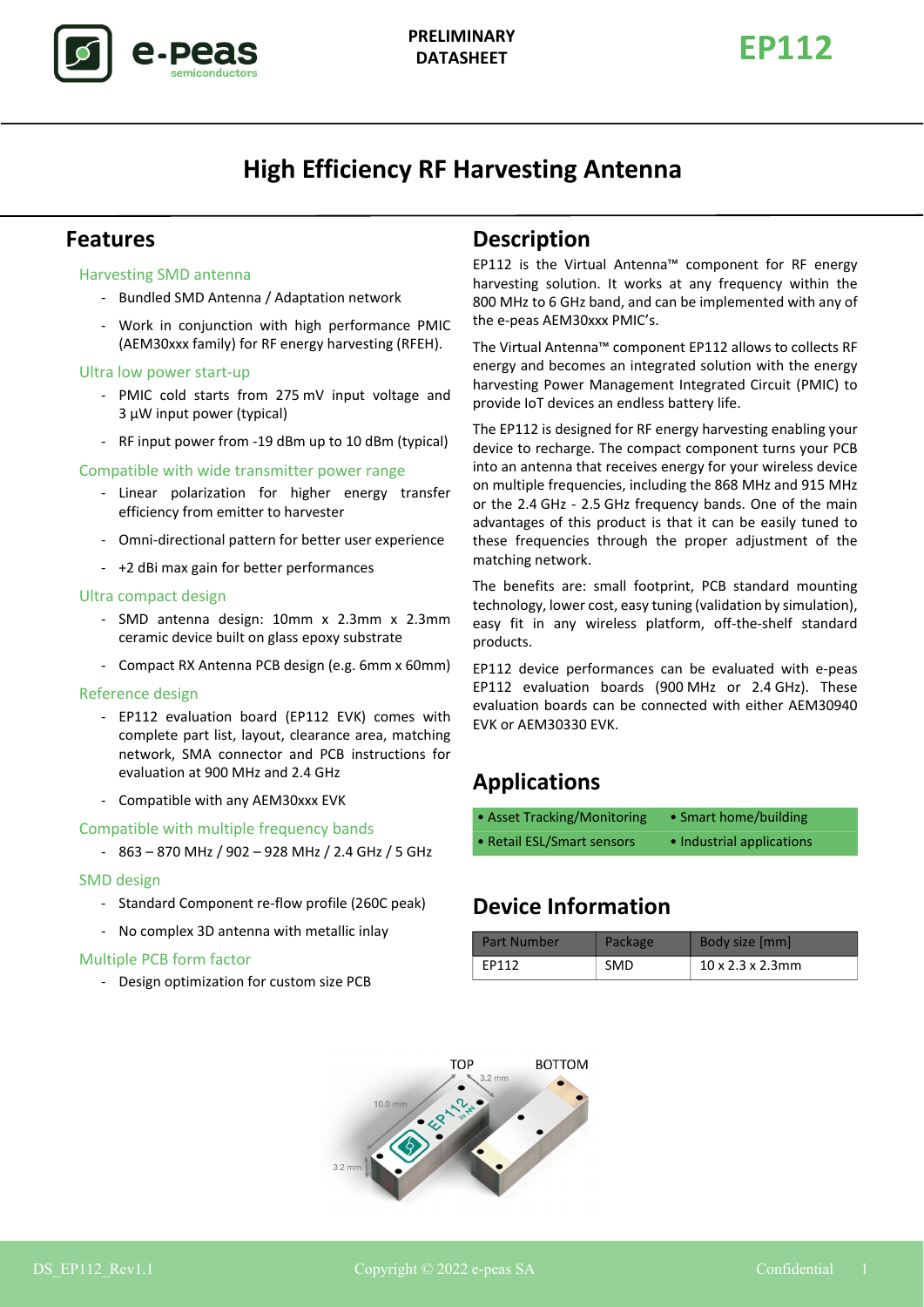



# **Table of Contents**

| 1. Functional Block Diagram          | 3  |
|--------------------------------------|----|
| 2. Matching Network                  | 4  |
| <b>3. PCB Layout Recommendations</b> | 5  |
|                                      |    |
|                                      |    |
|                                      |    |
|                                      |    |
|                                      |    |
|                                      |    |
|                                      |    |
|                                      |    |
| 4. Evaluation Board for EP112        | 6  |
|                                      |    |
|                                      |    |
|                                      |    |
|                                      |    |
|                                      |    |
|                                      |    |
|                                      |    |
|                                      |    |
| 5. Packaging Information             | 12 |
|                                      |    |
|                                      |    |
|                                      |    |
|                                      |    |
| <b>6. Revision History</b>           | 17 |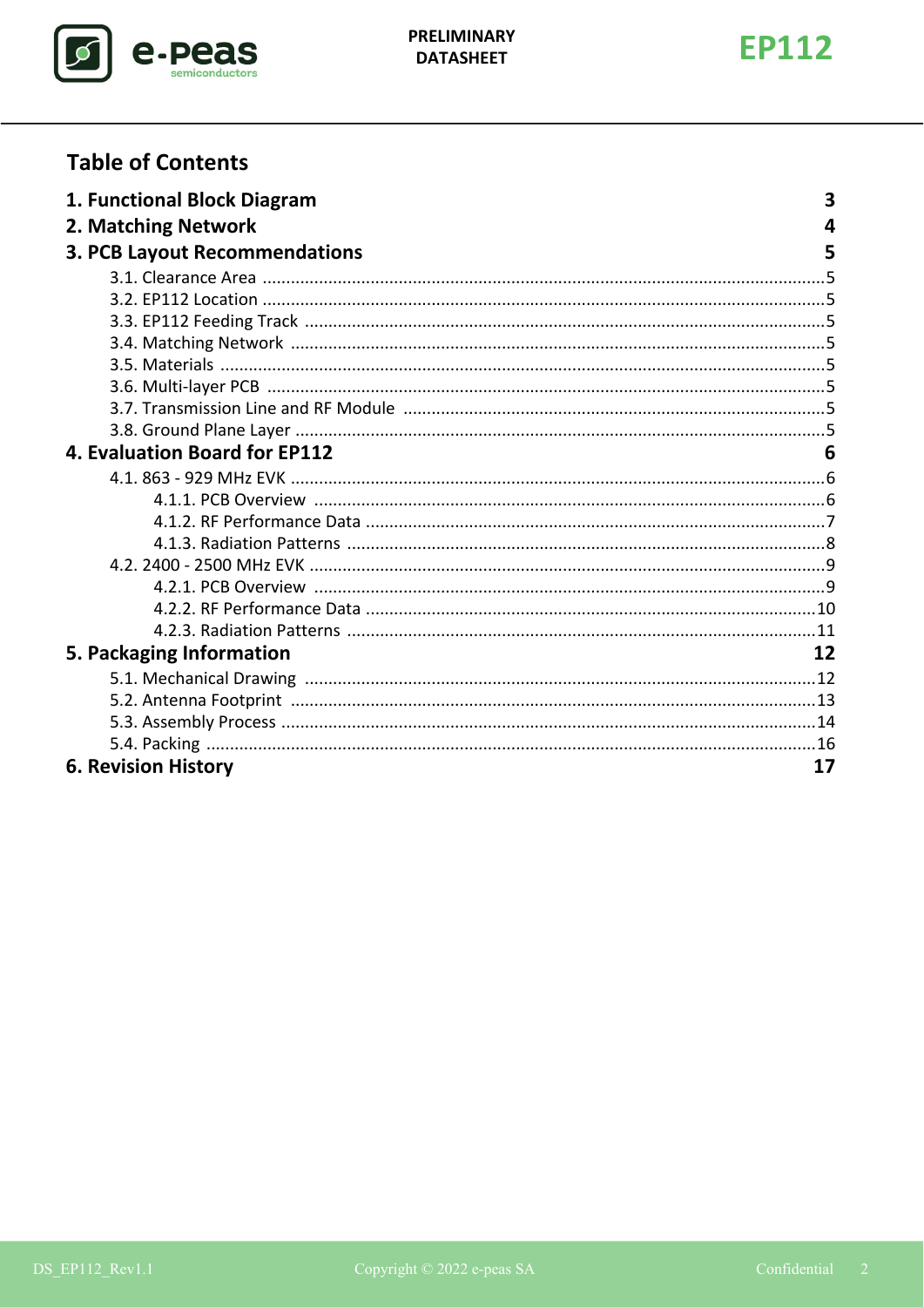



# <span id="page-2-0"></span>**1. Functional Block Diagram**



*Figure 1: Functional block diagram*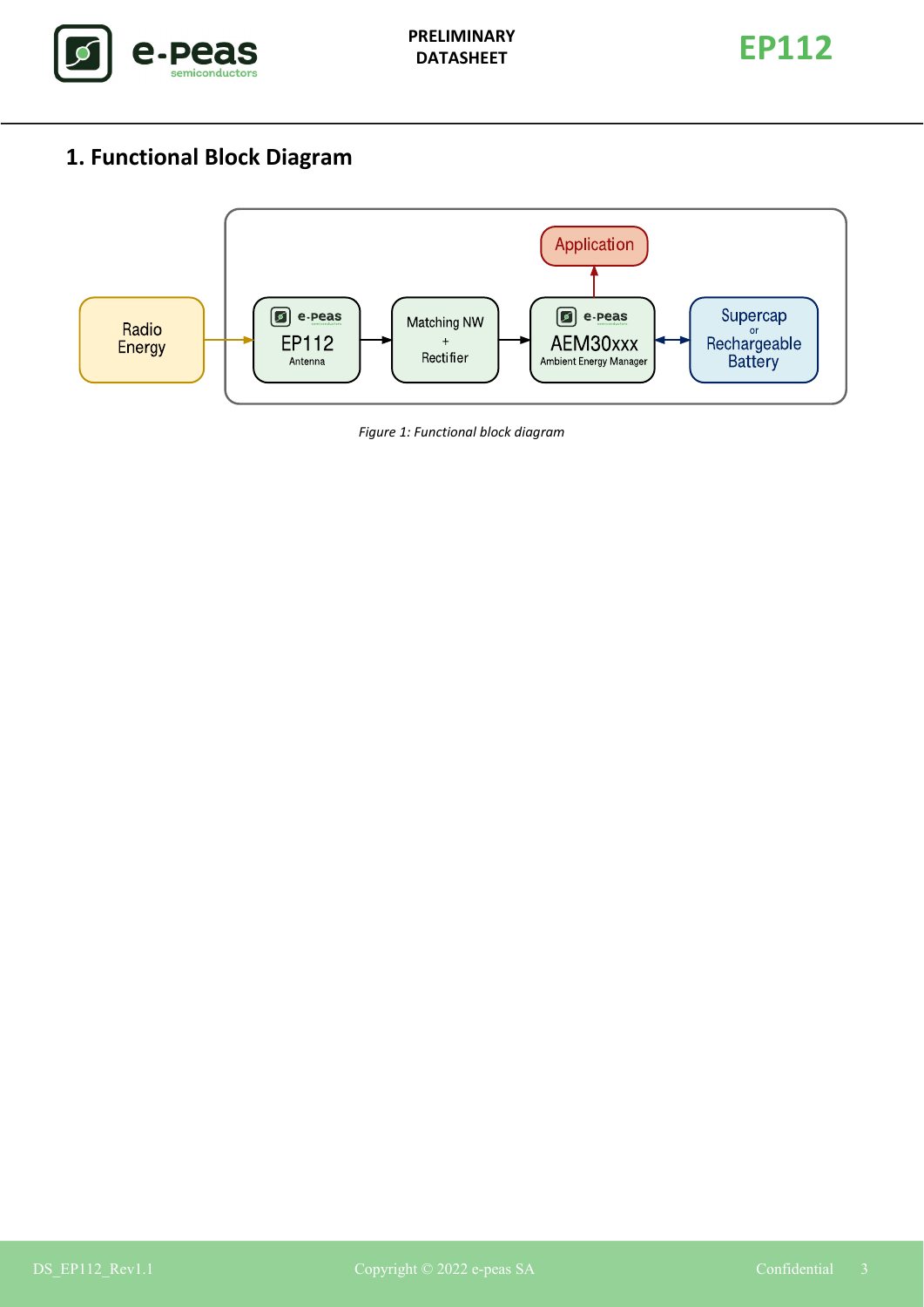

**EP112 PRELIMINARY DATASHEET**



## <span id="page-3-0"></span>**2. Matching Network**

The Matching network lying close to the EP112 device is the key element to adapt the antenna harvester concept to the targeted frequency band. Flexibility of the design allows to layout one band, or another one or a multi-band network. The difference will come from the value of the discrete elements.

The product performances are measured in a specific Evaluation Board, which is an ideal case. In a real design, components near the antenna including LCD's, batteries, covers, connectors, etc. will affect the antenna's performance. Therefore, placing pads compatible with 0402 and 0603 SMD components for a matching network as close as possible to the feeding point is highly recommended. Placement should be done in the ground plane area and not in the clearance area. This will provide flexibility to tune the EP112 antenna component once the design is finished while taking into consideration all elements of the system (batteries, displays, covers, etc.).

Please note that different devices with different ground planes and different components near the EP112 antenna component may require a different matching network. Please contact e-peas to support the design of a matching network that fits your design requirements.

To ensure optimal results, the use of high Q and tight tolerance components is highly recommended (Murata components).



<span id="page-3-1"></span>*Figure 2: matching network example for 869-928 MHz frequency range (as on 900 MHz EVK)*



<span id="page-3-2"></span>*Figure 3: matching network example for 2.4-2.5 GHz frequency range (as on 2540 MHz EVK)*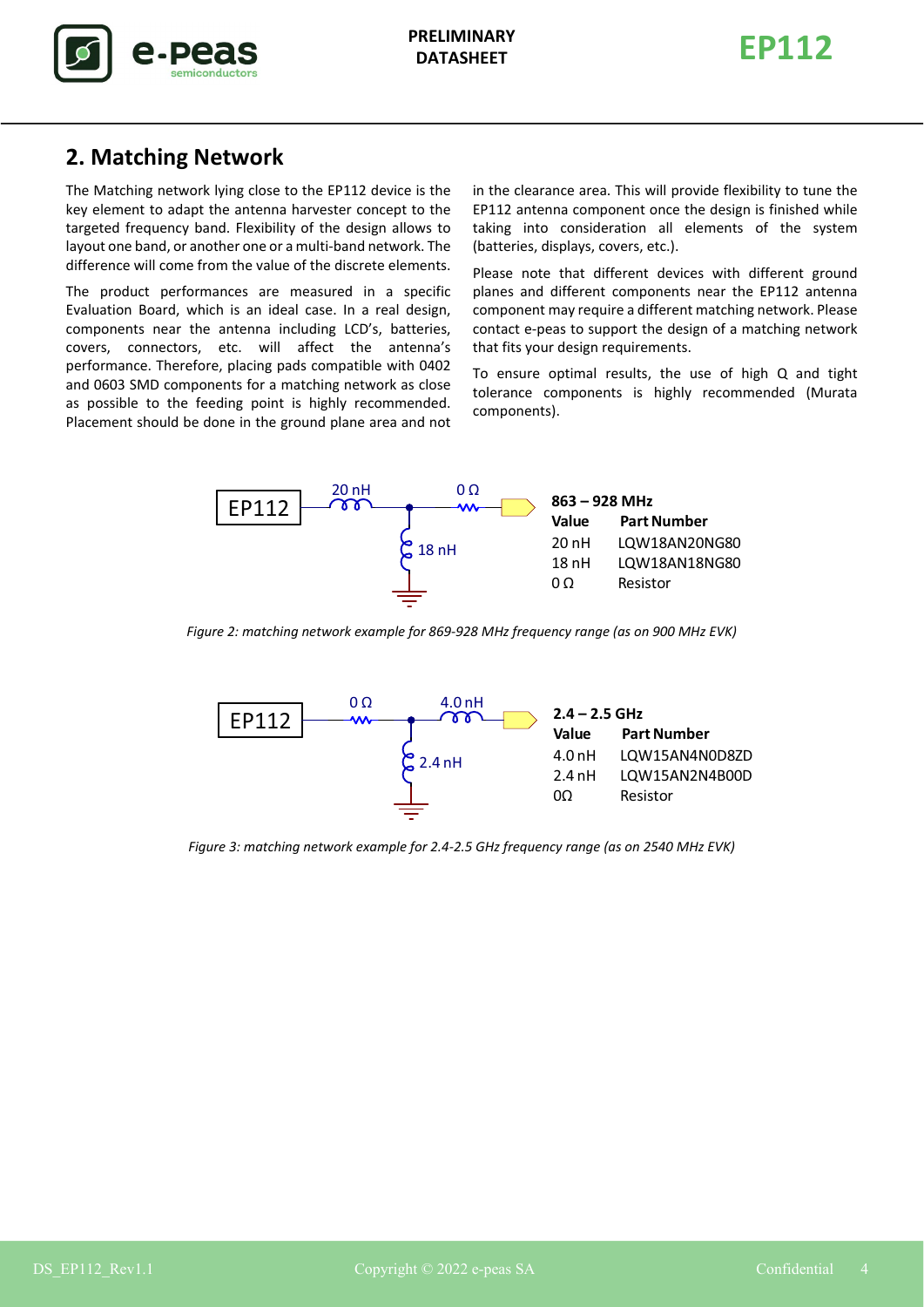

# <span id="page-4-0"></span>**3. PCB Layout Recommendations**

This section describes the main good practices to be considered when designing a PCB with the EP112 virtual antenna. Please contact e-peas for feasibility, early phase discussion and design validation.

# <span id="page-4-1"></span>**3.1. Clearance Area**

The EP112 component must be placed within a PCB zone that is free from electronic components and from any metallic element such as PCB traces, ground planes and power planes.

As a general rule, a 10 mm clearance to the ground layer in all directions around the antenna component is advisable. The clearance area must not contain any electronic components, traces and ground plane on all PCB layers including. This includes the underside of the antenna.

See Figure [5](#page-5-3) and [9](#page-8-2) for examples of clearance areas. Please note that the clearance area has been reduced on the 2.45 GHz antenna to show a PCB with smaller size.

# <span id="page-4-2"></span>**3.2. EP112 Location**

Keep the antenna around a corner of the PCB, as far as possible from other components, such as LCDs, batteries, connectors, especially those components and covers with metallic characteristics.

For best performances with a non-rectangular PCB, the antenna should be located on the outer corner that is across the longest side of the PCB. For a rectangular PCB any corner can be used.

# <span id="page-4-3"></span>**3.3. EP112 Feeding Track**

For all frequencies the recommended feeding track width is 1 mm.

For sub-GHz signal the feeding path a L-shaped track is recommended. For signals above 1 GHz a straight track is recommended with the antenna at the very corner of the PCB. See Figure [4](#page-4-9) for illustrations of PCB routing.

### <span id="page-4-4"></span>**3.4. Matching Network**

Preferred component size is 0402/0603. Maximum performances are obtained when using high-Q and tight tolerance SMD components. Place pads as close as possible to the antenna feeding point and within the ground plane area. Modifying the values of the components in the matching network allows to refine the matching if needed.

### <span id="page-4-5"></span>**3.5. Materials**

<span id="page-4-6"></span>Use low loss materials for the housings and enclosures.

### **3.6. Multi-layer PCB**

Every track, plane or polygon connected t ground must be connected by vias.

### <span id="page-4-7"></span>**3.7. Transmission Line and RF Module**

Design your transmission line connecting the Matching Network to your RF module so that its characteristic impedance is 50 Ohms. Locate your RF module as close as possible to the matching network and rectifier to reduce the losses.

For the track between the matching network and the EP112 component, which is the track that runs on the clearance area, a 1 mm track width is recommended.

To avoid impedance discontinuities between the controlled impedance tracks we recommend to use 1 mm track width as this is the recommended width within the clearance area.

### <span id="page-4-8"></span>**3.8. Ground Plane Layer**

A continuous conducting ground plane must be present in at least one layer of the PCB. Maximizing the radiation performances is done by maximizing the surface of the PCB ground area.



<span id="page-4-9"></span>*Figure 4: PCB tracks routing examples (left: 900MHz; right: 2.45GHz)*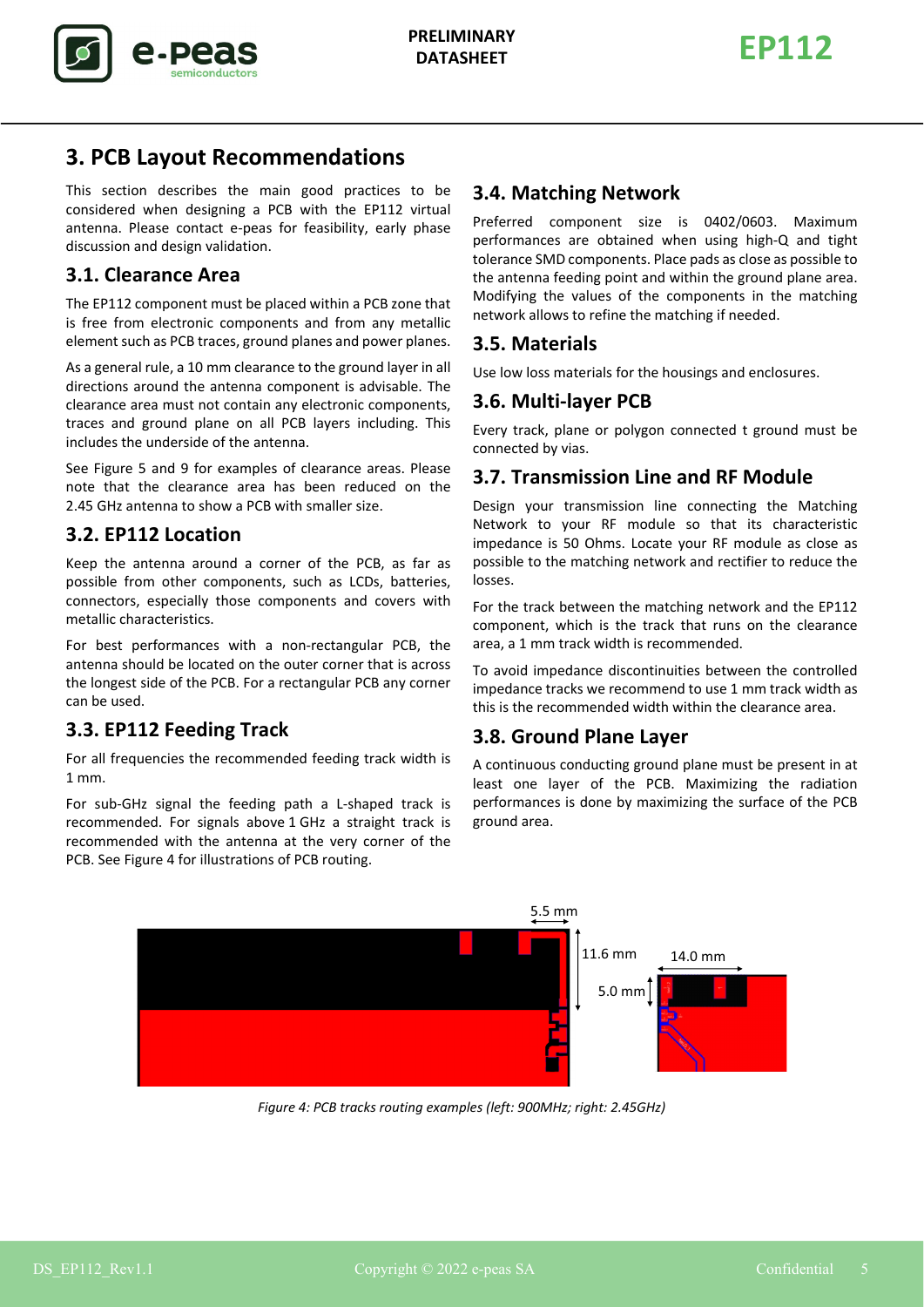

## <span id="page-5-1"></span><span id="page-5-0"></span>**4. Evaluation Board for EP112**

### <span id="page-5-2"></span>**4.1. 863 - 929 MHz EVK**

#### **4.1.1. PCB Overview**

The Evaluation Board (EVK) of the EP112 integrates an UFL cable to connect the EP112 antenna component with the SMA connector for easy performance testing.

- Material: the evaluation board is built on FR4 substrate.
- Thickness is 1 mm.
- E: distance between the EP112 antenna component and the ground plane.
- Clearance area: 61 mm x 11.6 mm (C x D).

The red dotted area is the recommended clearance area where no component should be laid-out.

This product is protected by several US patents.



*Figure 5: EP112 863-928 MHz EVK dimensions (drawing)*

| <b>Measure</b> | Value [mm] |
|----------------|------------|
|                | 132.0      |
| R              | 120.0      |
| C              | 61.0       |
| D              | 11.6       |
| F              | 7.9        |



<span id="page-5-3"></span>See Figure [2](#page-3-1) for the 863-928 MHz EVK matching network schematic.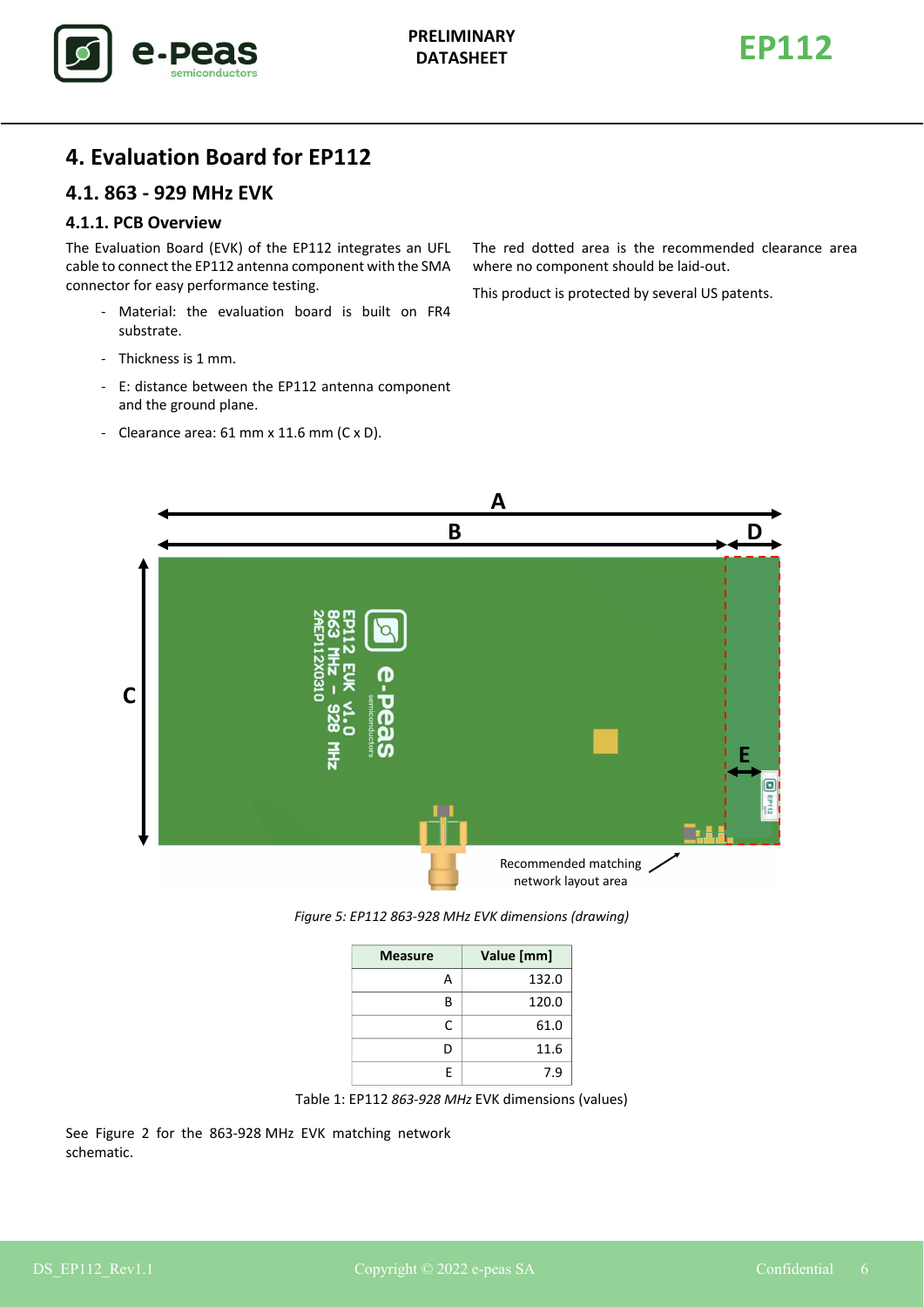

### <span id="page-6-0"></span>**4.1.2. RF Performance Data**





|                                    | 863 - 928 MHz  |
|------------------------------------|----------------|
| Peak gain                          | 3.3 dBi        |
| Average gain across the band       | 2.7 dBi        |
| Gain range across the band         | 1.8 to 3.3 dBi |
| Peak efficiency                    | 85%            |
| Average efficiency across the band | $>81\%$        |
| Efficiency range across the band   | 45 to 85%      |

Table 2: EP112 performances for 863-929 MHz EVK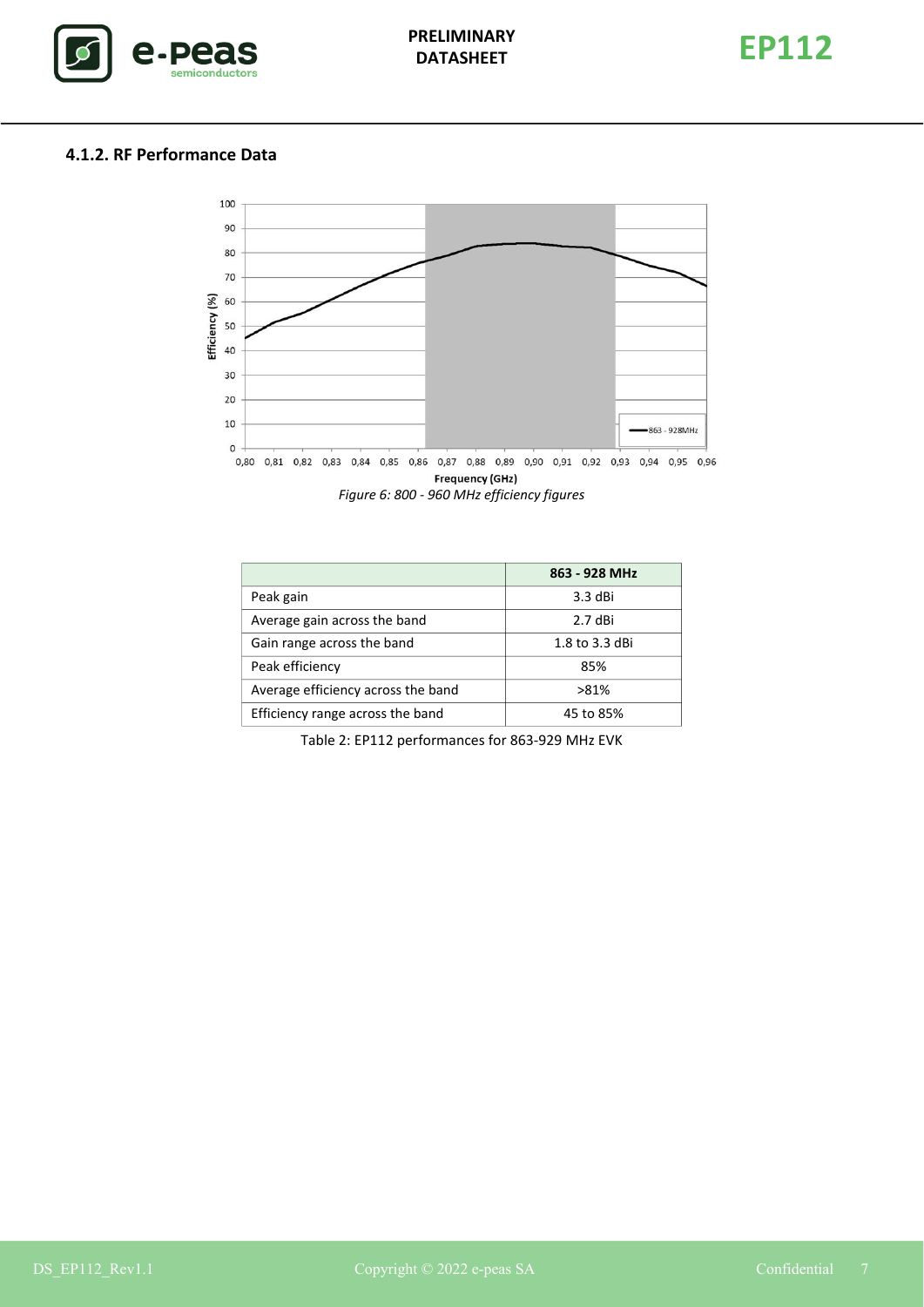



#### <span id="page-7-0"></span>**4.1.3. Radiation Patterns**



*Figure 7: 870 MHz radiation pattern coordinates*

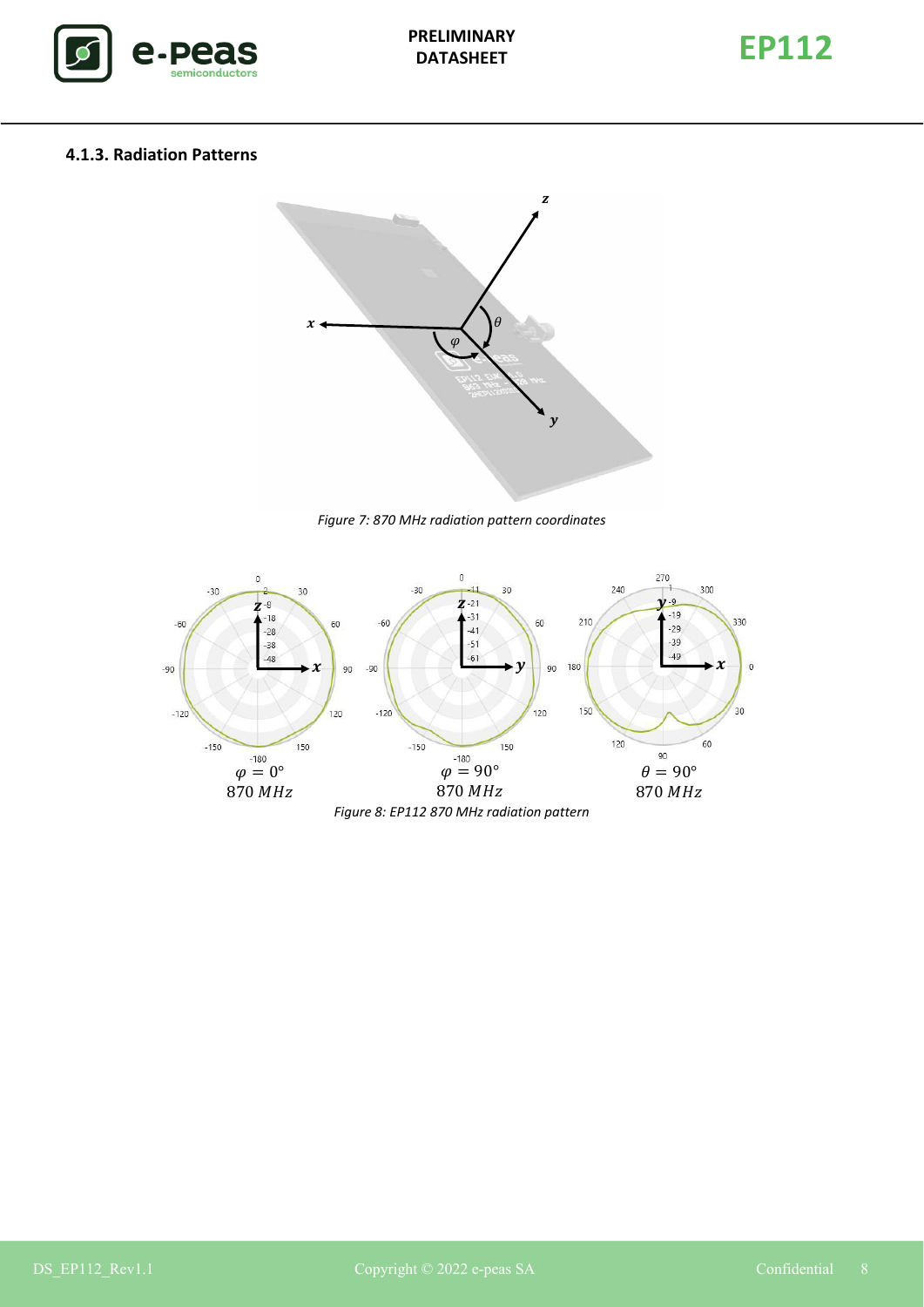



### <span id="page-8-0"></span>**4.2. 2400 - 2500 MHz EVK**

#### <span id="page-8-1"></span>**4.2.1. PCB Overview**

The Evaluation Board (EVK) of the EP112 integrates an UFL cable to connect the EP112 antenna component with the SMA connector for easy performance testing.

- Material: the evaluation board is built on FR4 substrate.
- Thickness is 1 mm.
- E: distance between the EP112 antenna component and the ground plane.
- Clearance area: 14 mm x 5 mm (B x D).

The red dotted area is the recommended clearance area where no component should be laid-out.

This product is protected by several US patents.





| <b>Measure</b> | Value [mm] |
|----------------|------------|
| А              | 30.0       |
| B              | 30.0       |
| C              | 14.0       |
| D              | 5.0        |
| F              | 3.4        |



<span id="page-8-2"></span>See Figure [3](#page-3-2) for the 2.4-2.5 GHz EVK matching network schematic.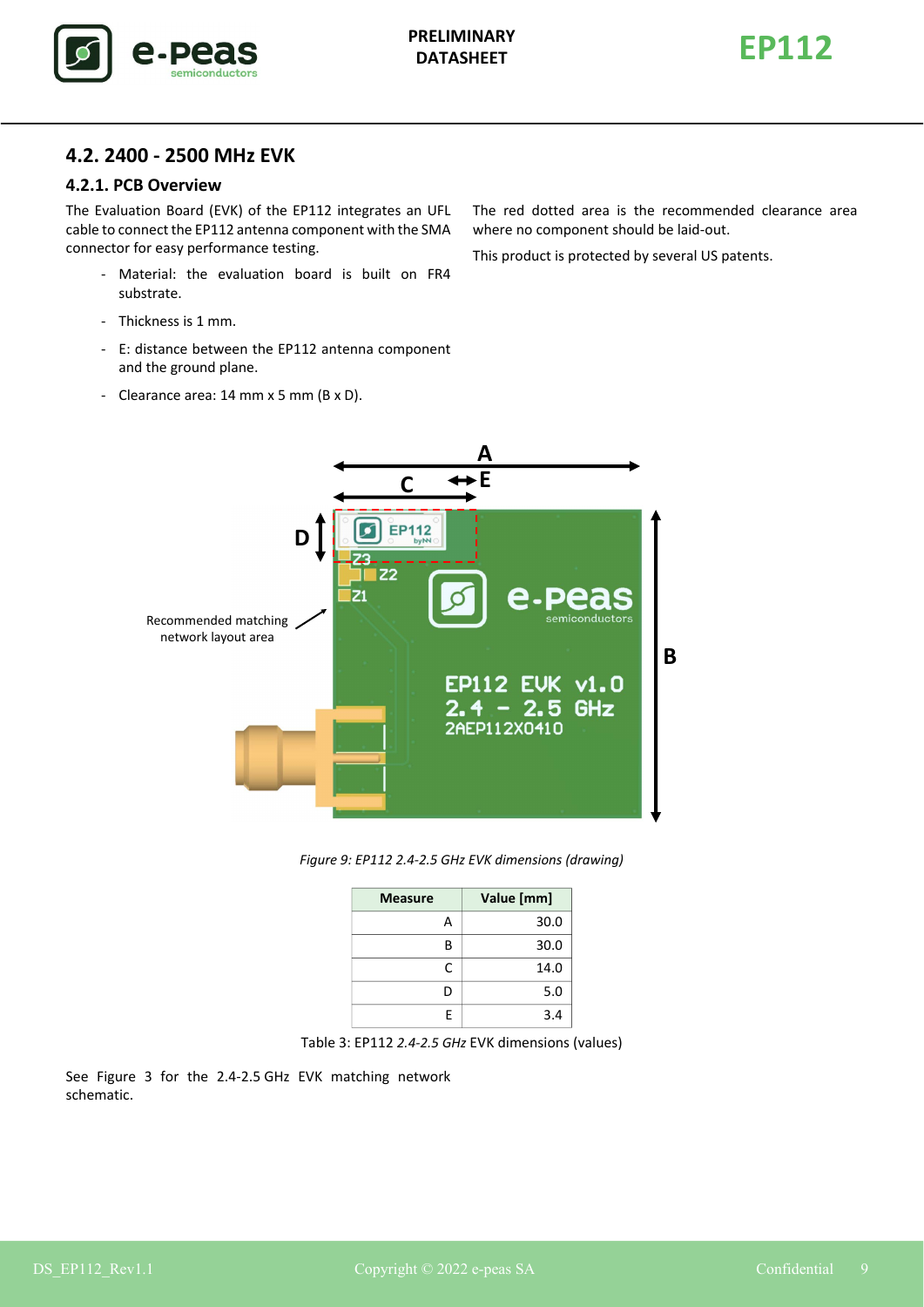

### <span id="page-9-0"></span>**4.2.2. RF Performance Data**



|                                    | $2.4 - 2.5$ GHz |
|------------------------------------|-----------------|
| Peak gain                          | $2.9$ dBi       |
| Average gain across the band       | 2.2 dBi         |
| Gain range across the band         | 1.2 to 2.9 dBi  |
| Peak efficiency                    | 77%             |
| Average efficiency across the band | $>72\%$         |
| Efficiency range across the band   | 42 to 77%       |

Table 4: EP112 performances for 2.4-2.5 GHz EVK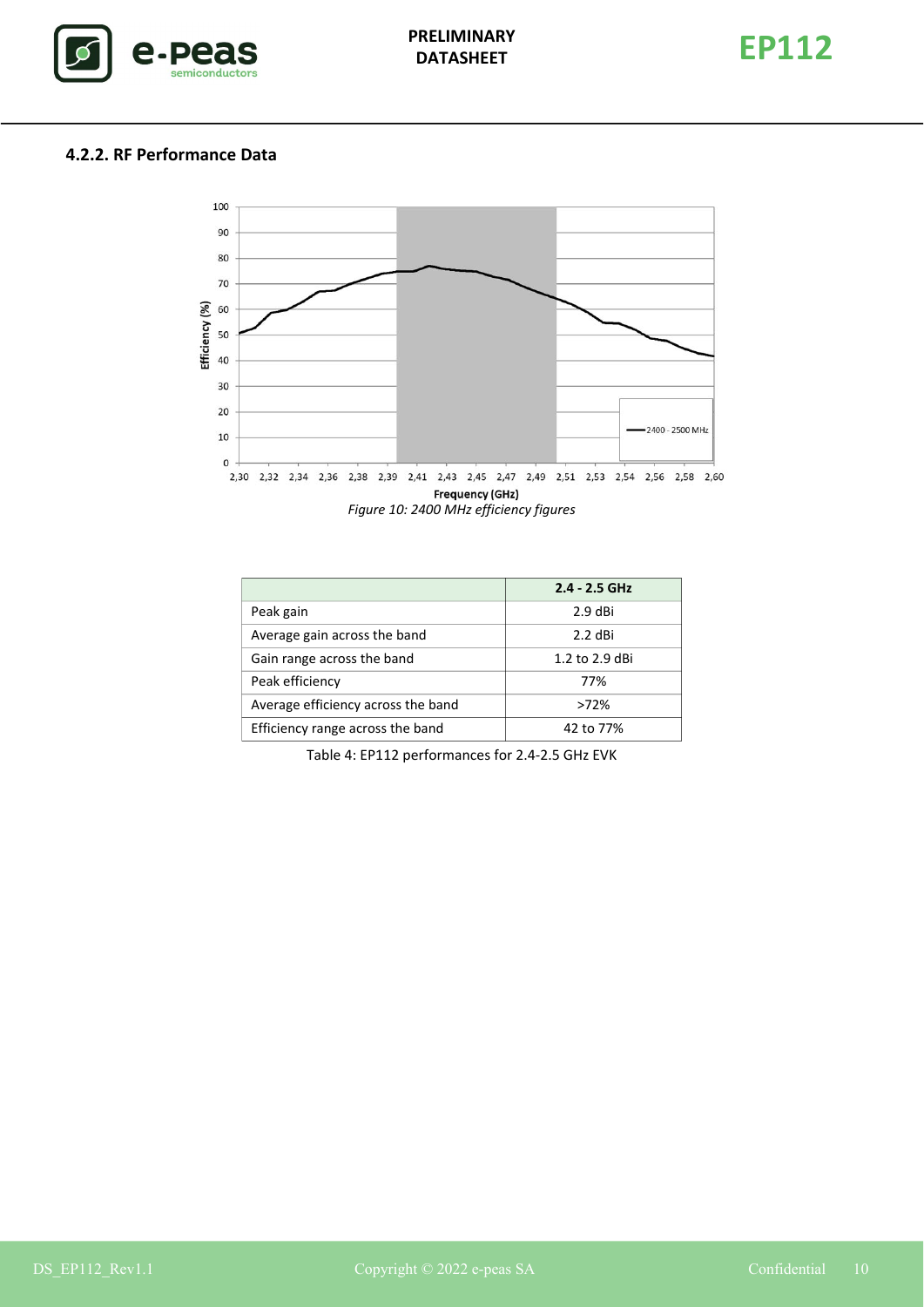



#### <span id="page-10-0"></span>**4.2.3. Radiation Patterns**



*Figure 11: 2450 MHz radiation pattern coordinates*



*Figure 12: EP112 2400 - 2500 MHz radiation pattern*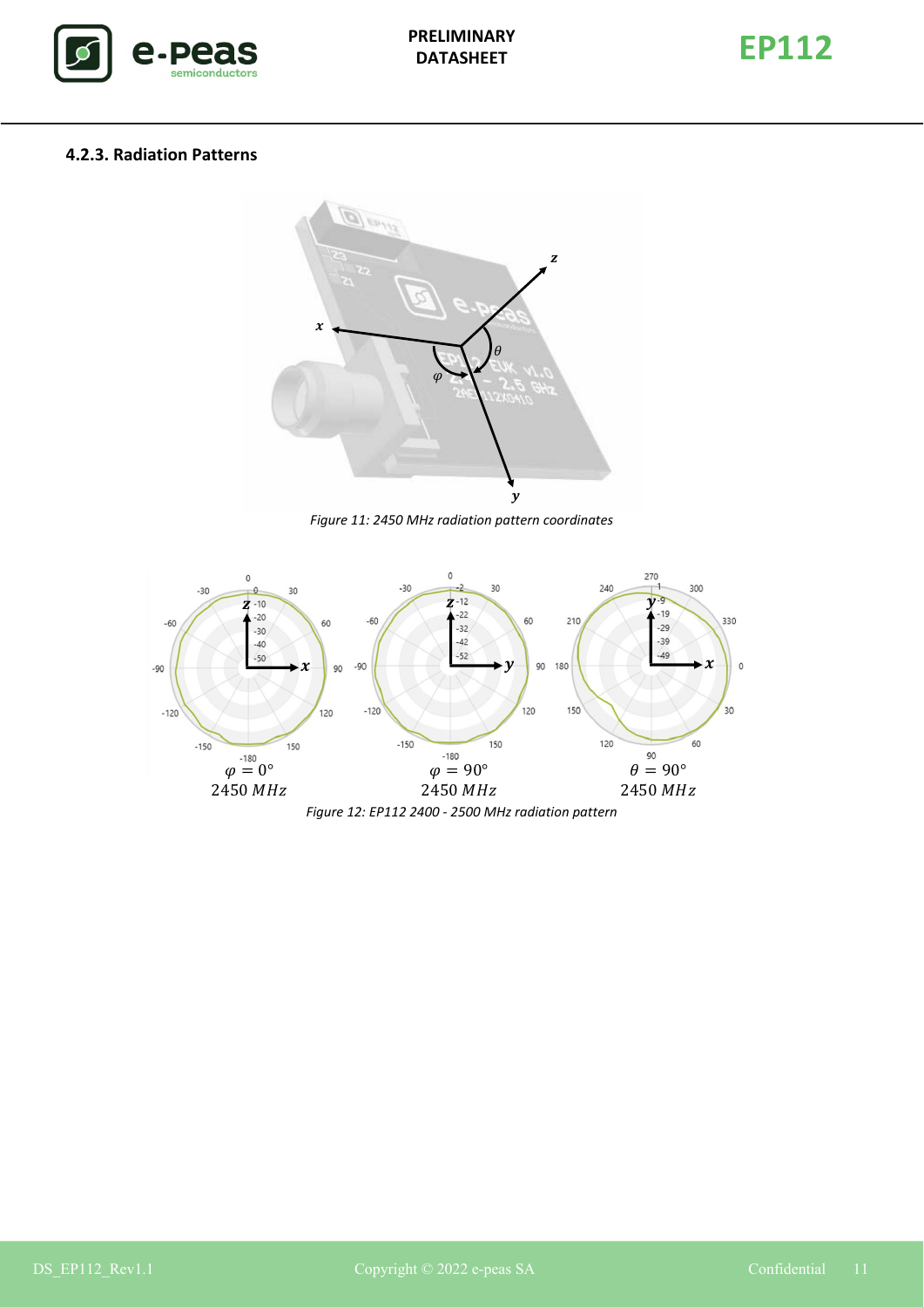

# <span id="page-11-0"></span>**5. Packaging Information**

## <span id="page-11-1"></span>**5.1. Mechanical Drawing**









| <b>Dimension</b>   | mm             | Dimension | mm            |
|--------------------|----------------|-----------|---------------|
|                    | $10.0 \pm 0.2$ | в         | $3.2 \pm 0.2$ |
| С                  | $0.5 \pm 0.1$  | D         | $1.5 \pm 0.1$ |
| $H$ (Height) $3.2$ | $+0.2$         |           |               |

*Figure 13: mechanical drawing*

<span id="page-11-2"></span>Both pads of EP112 are fully symmetrical to mount on the PCB. See Figure [13.](#page-11-2)

The EP112 is compliant with the Restriction of Hazardous Substances Directive (RoHS). The RoHS certificate can be provided upon request.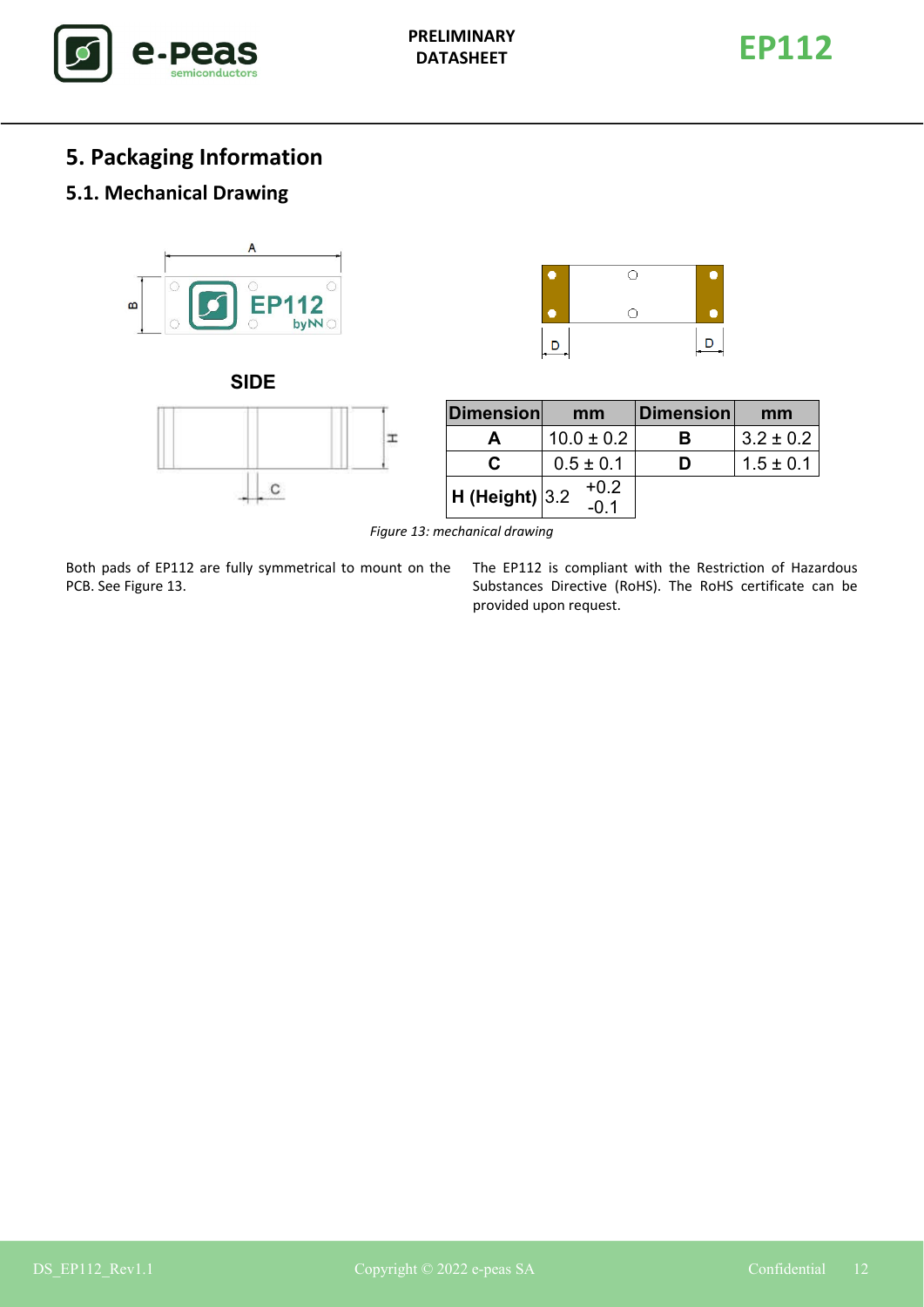

## <span id="page-12-0"></span>**5.2. Antenna Footprint**

Assuming that the EP112 antenna component is placed in the clearance area of the PCB, see below for the recommended footprint dimensions.



| <b>Measure</b> | mm  |
|----------------|-----|
| A              | 1.7 |
| в              | 6.8 |
| C              | 3.2 |
| I)             | 2.0 |

**Tolerance**: ±0.1 mm

*Figure 14: Footprint dimension for a single instance*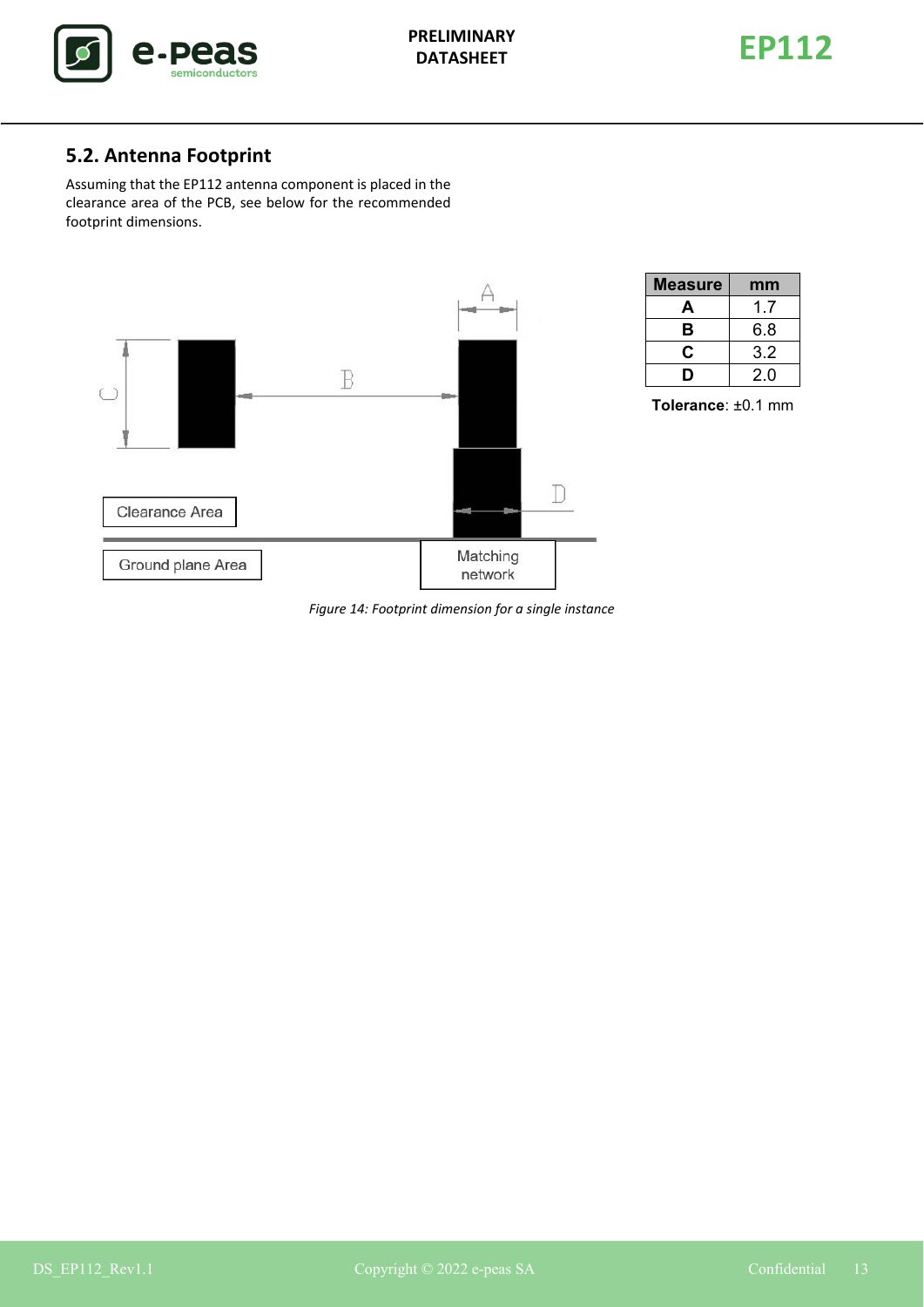

**EP112 PRELIMINARY DATASHEET**



#### <span id="page-13-0"></span>**5.3. Assembly Process**



*Figure 15: mounting pads of EP112*

Due to the symmetry in the product configuration, the feeding pad can be either of the 2 pads.

As a surface mount device (SMD), the EP112 antenna component is compatible with industry standard soldering processes. The basic assembly procedure for the EP112 antenna component is as follows:

- Apply a solder paste on the pads of the PCB. Place the EP112 device on the board.
- Perform a re-flow process according to the temperature profile detailed in Table 1, and 10.
- After soldering the EP112 device to the circuit board, perform a cleaning process to remove any residual flux. We recommend conducting a visual inspection after the cleaning process to verify that all reflux has been removed.

The drawing below shows the soldering details obtained after a correct assembly process:



*Figure 16: soldering details*

*NOTE: Solder paste thickness after the assembly process will depend on the thickness of the soldering stencil mask. A stencil thickness equal or larger than 127 microns (5 mils) is required.*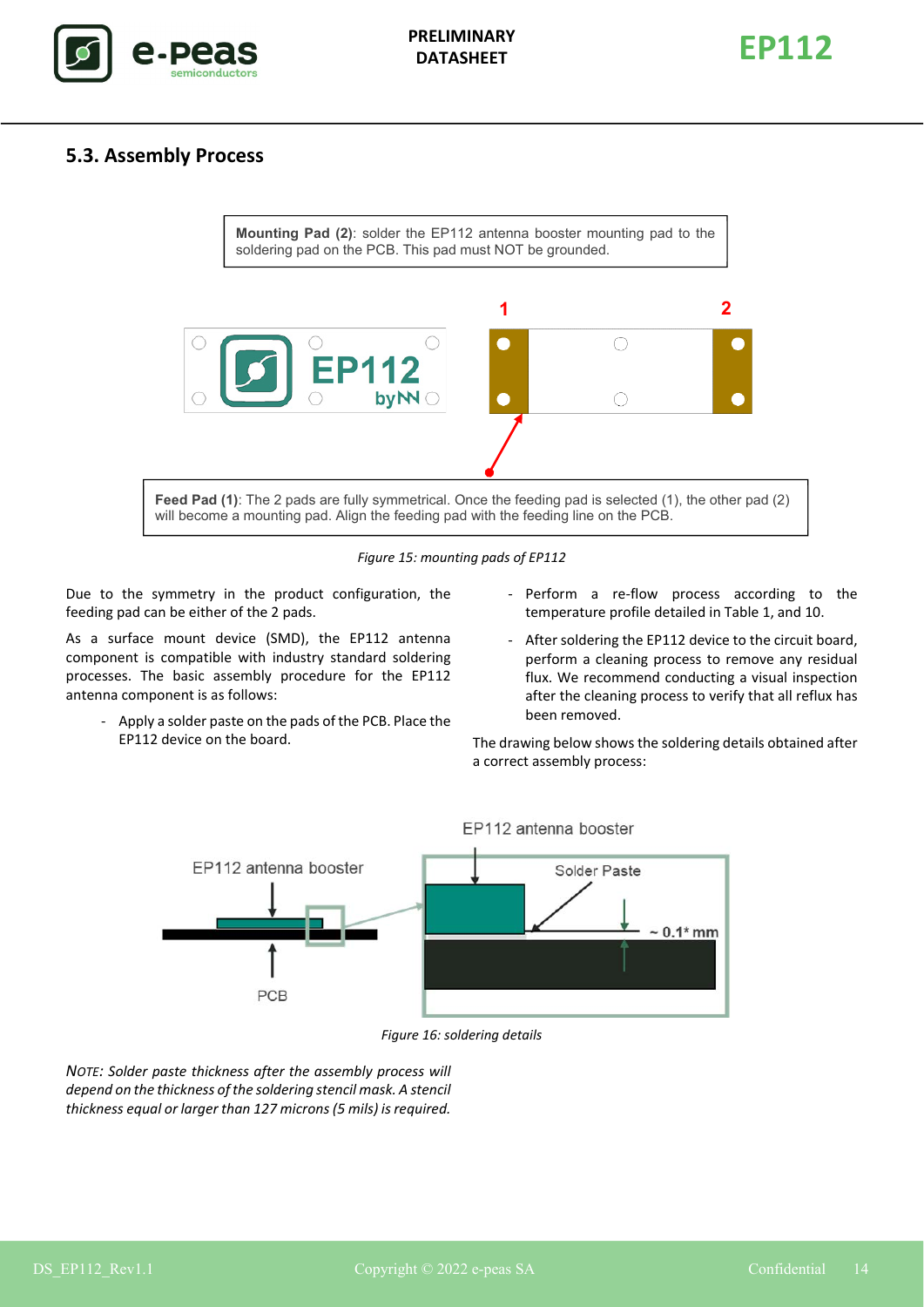

<span id="page-14-0"></span>

The EP112 device can be assembled following the Pb-free assembly process. According to the Standard IPC/JEDEC J-STD-020C, the suggested temperature profile is as shown on Table [5:](#page-14-0)

| <b>Phase</b>                        | <b>Profile features</b>            | Pb-Free assembly (SnAgCu) |
|-------------------------------------|------------------------------------|---------------------------|
| Ramp-up                             | Average ramp-up rate (Tsmax to Tp) | 3°C / second (max.)       |
| Temperature min. (Tsmin)            |                                    | 150 °C                    |
| Pre-heat                            | Temperature max. (Tsmax)           | 200 °C                    |
|                                     | Time (tsmin to tsmax)              | 60 - 180 seconds          |
| Re-flow                             | Temperature (TL)                   | 217 °C                    |
|                                     | Total time above TL (tL)           | 60 - 150 seconds          |
| Peak                                | Temperature (Tp)                   | 260 °C                    |
|                                     | Time (tp)                          | 20 - 40 seconds           |
| Ramp-down                           | Rate                               | 6 °C / seconds max.       |
| Time from 25 °C to peak temperature |                                    | 8 minutes max.            |

Table 5: recommended soldering temperatures



*Figure 17: temperature profile for soldering*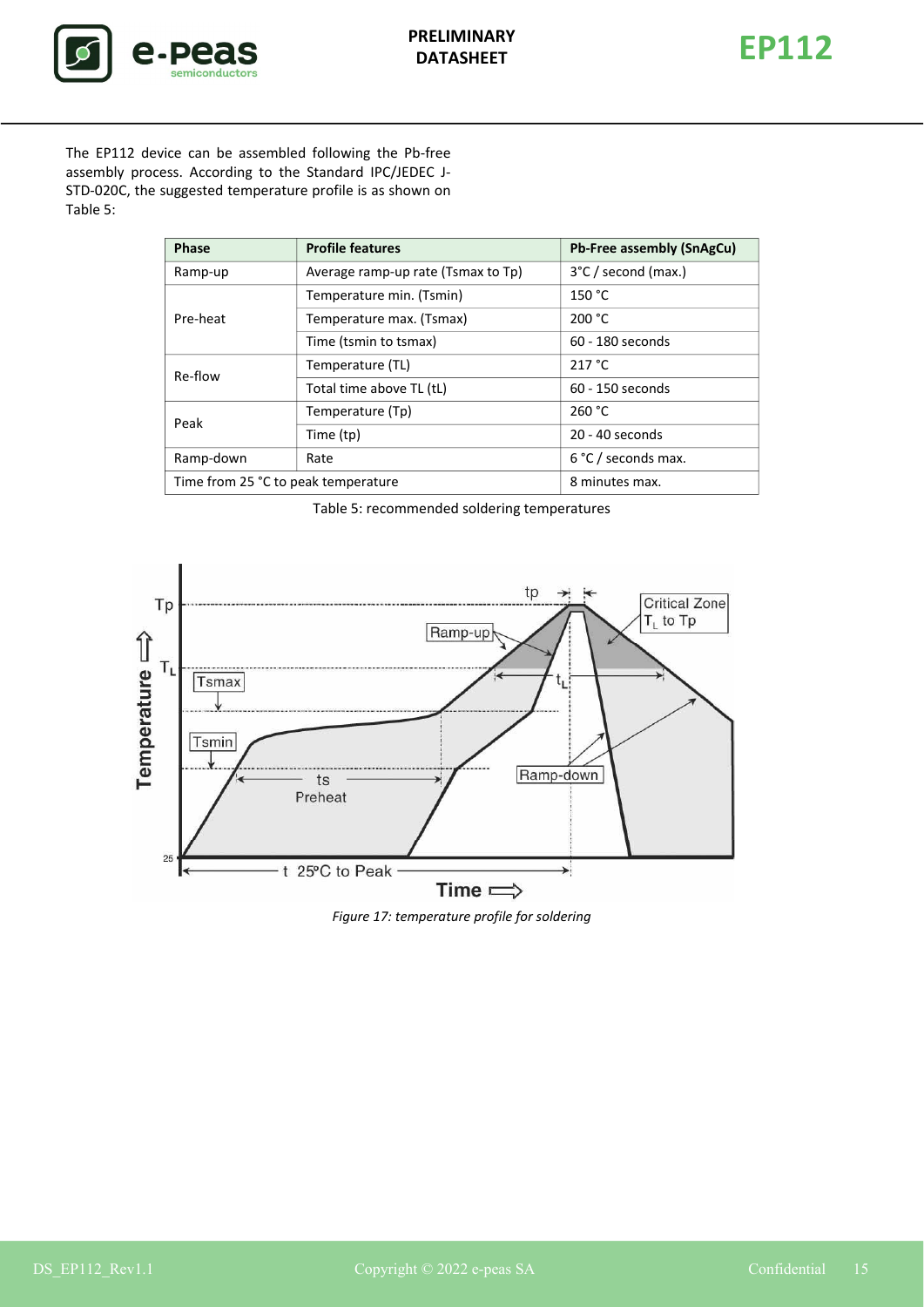



# <span id="page-15-0"></span>**5.4. Packing**



| Measure | mm             |
|---------|----------------|
| Aο      | $3.4 \pm 0.1$  |
| B٥      | $10.3 \pm 0.1$ |
| Κo      | $3.4 \pm 0.1$  |
| w       | $24.0 \pm 0.3$ |
| Р       | $8.0 \pm 0.1$  |
| P0      | $4.0 \pm 0.1$  |
| P2      | $2.0 \pm 0.1$  |
| Е       | $1.75 \pm 0.1$ |
| F       | $11.5 \pm 0.1$ |
|         | $0.4 \pm 0.05$ |

*Figure 18: tape dimensions and tolerances*



*Figure 19: image of the tape*



| <b>Measure</b> | mm             |
|----------------|----------------|
| Д              | $330 \pm 1.0$  |
| G              | $25.5 \pm 0.2$ |
| <b>tMAX</b>    | $29.5 \pm 0.2$ |
|                |                |

**Reel Capacity**: 2000 pcs

*Figure 20: reel details*